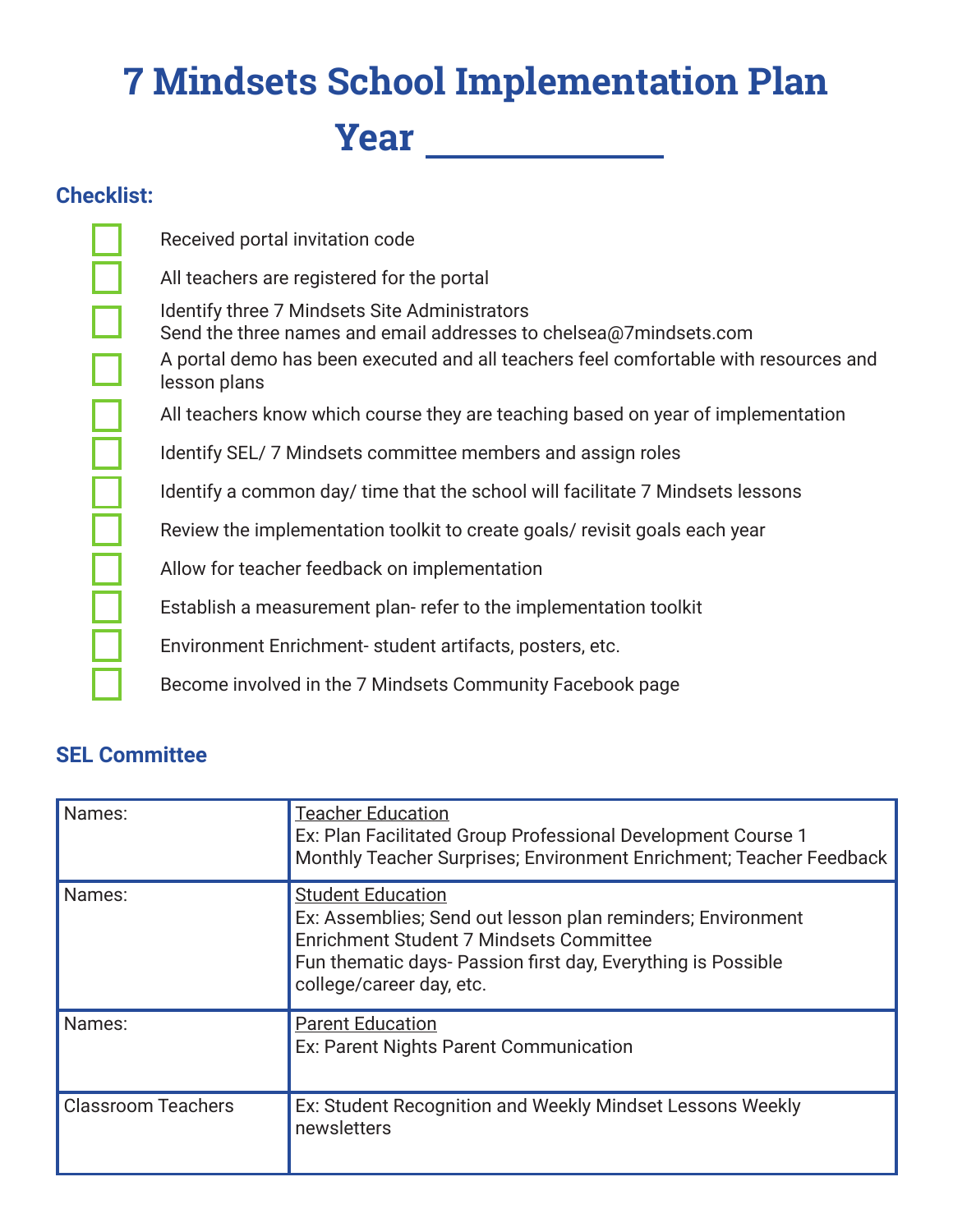## **7 Mindsets Example Timeline**

**The following timeline is an example and can/should be modifed to ft your schedule. The mindsets can be taught in order or can be shifted throughout the year based on preference. There are suggestions such as assemblies, school-wide thematic days, and supplemental projects. You will also see teacher surprises and example activities.**

**All of these suggestions can/should be modifed to ft your school's needs.**

| Week of                | <b>Activity</b>                                                                                                                                                                 |
|------------------------|---------------------------------------------------------------------------------------------------------------------------------------------------------------------------------|
| <b>Start of School</b> | Teachers register for Portal access and all staff take the pre teacher survey.<br>Students take the pre student survey<br><b>Welcome Back Assembly</b>                          |
|                        | <b>Everything is Possible</b>                                                                                                                                                   |
| Week 1                 | • Faculty Meeting- Facilitated Group PD Course 1; Lesson 1<br>• Parent Introduction Meeting- Family Night<br>. Mindsets in the Classroom: Intro to Everything is Possible & 1.1 |
| Week 2                 | · Mindsets in Classroom: 1.2<br>• Everything is Possible Assembly                                                                                                               |
| Week 3                 | · Mindsets in Classroom: 1.3<br>• Teacher Surprise                                                                                                                              |
| Week 4                 | · Mindsets in Classroom: 1.4 Buddy Class Joins Lesson<br>• Everything is Possible-Wear your favorite college shirt/ career day                                                  |
|                        | <b>Passion First</b>                                                                                                                                                            |
| Week 1                 | • Faculty Meeting- Facilitated Group PD Course 1; Lesson 2<br>• Mindsets in the Classroom: - Intro to Passion First & 2.1                                                       |
| Week 2                 | . Mindsets in the Classroom: 2.2<br>• Passion First Assembly                                                                                                                    |
| Week 3                 | . Mindsets in the Classroom: 2.3<br>• Teacher Surprise                                                                                                                          |
| Week 4                 | . Mindsets in the Classroom: 2.4 Buddy Class Joins Lesson<br>• Passion First Dress Up Day- Dress up like something you are passionate<br>about<br>• Passion Project             |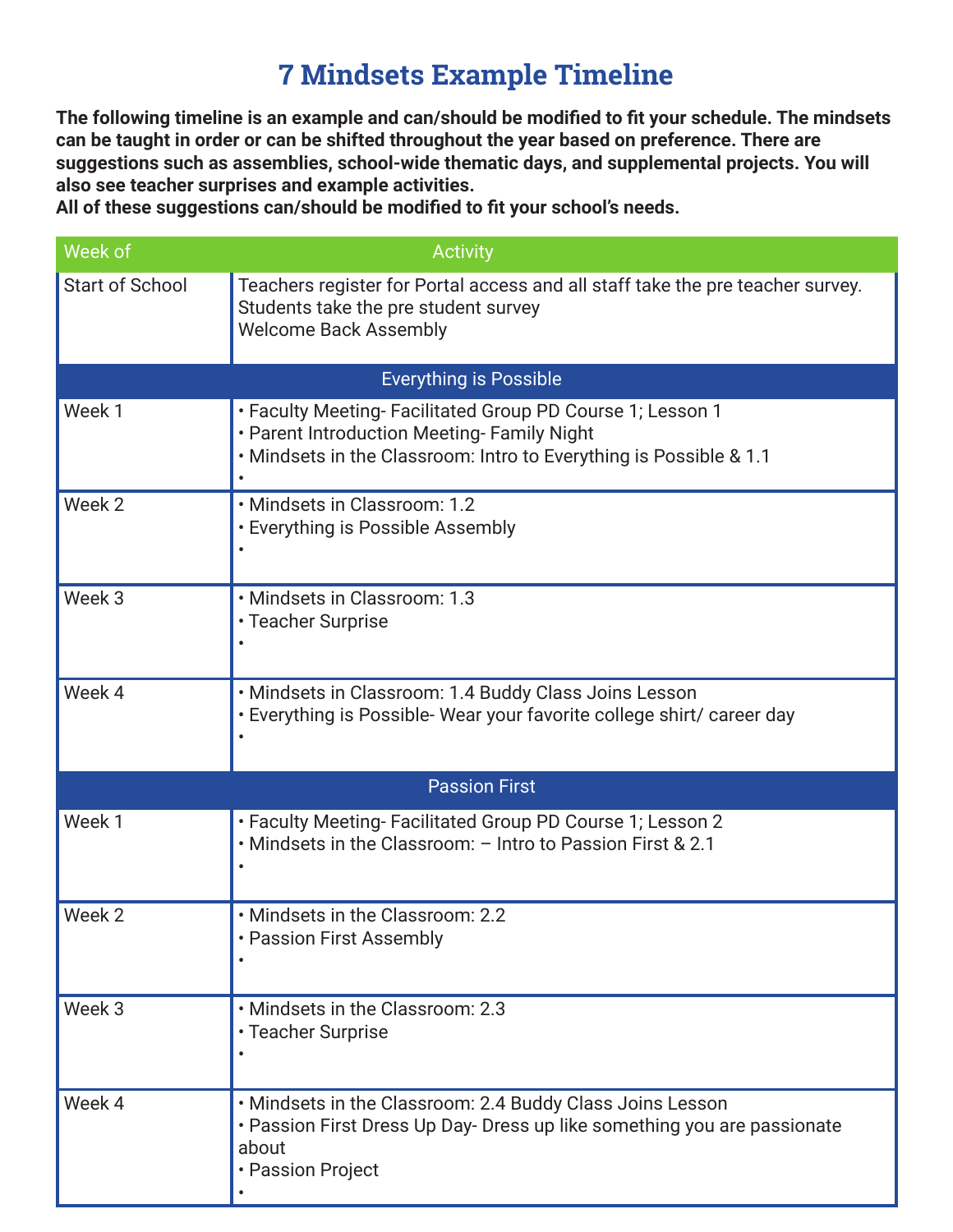| We Are Connected             |                                                                                                                                                            |  |
|------------------------------|------------------------------------------------------------------------------------------------------------------------------------------------------------|--|
| Week 1                       | • Faculty Meeting- Facilitated Group PD Course 1; Lesson 3<br>. Mindsets in the Classroom: 3.1<br>. We Are Connected Assembly<br>$\bullet$                 |  |
| Week 2                       | · Mindsets in Classroom: 3.2<br>• Teacher Surprise                                                                                                         |  |
| Week <sub>3</sub>            | · Mindsets in Classroom: 3.3                                                                                                                               |  |
| Week 4                       | · Mindsets in Classroom: 3.4<br>. We Are Connected Twin Day, We Are Connected Skype with another class                                                     |  |
|                              | 100% Accountable                                                                                                                                           |  |
| Week 1                       | • Faculty Meeting- Facilitated Group PD Course 1; Lesson 4<br>• 100% Accountable Assembly<br>. Mindsets in the Classroom: 4.1<br>• Random Acts of Kindness |  |
| Week 2                       | . Mindsets in the Classroom: 4.2<br>• Teacher Surprise<br>. Random Acts of Kindness                                                                        |  |
| Week 3                       | . Mindsets in the Classroom: 4.3<br>• Random Acts of Kindness                                                                                              |  |
| Week 4                       | . Mindsets in the Classroom: 4.4 Buddy Class Joins Lesson                                                                                                  |  |
| <b>Attitude of Gratitude</b> |                                                                                                                                                            |  |
| Week 1                       | • Faculty Meeting- Facilitated Group PD Course 1; Lesson 5<br>• Attitude of Gratitude Assembly<br>. Mindsets in the Classroom: 5.1<br>$\bullet$            |  |
| Week 2                       | • Mindsets in the Classroom: 5.2<br>• Teacher Surprise                                                                                                     |  |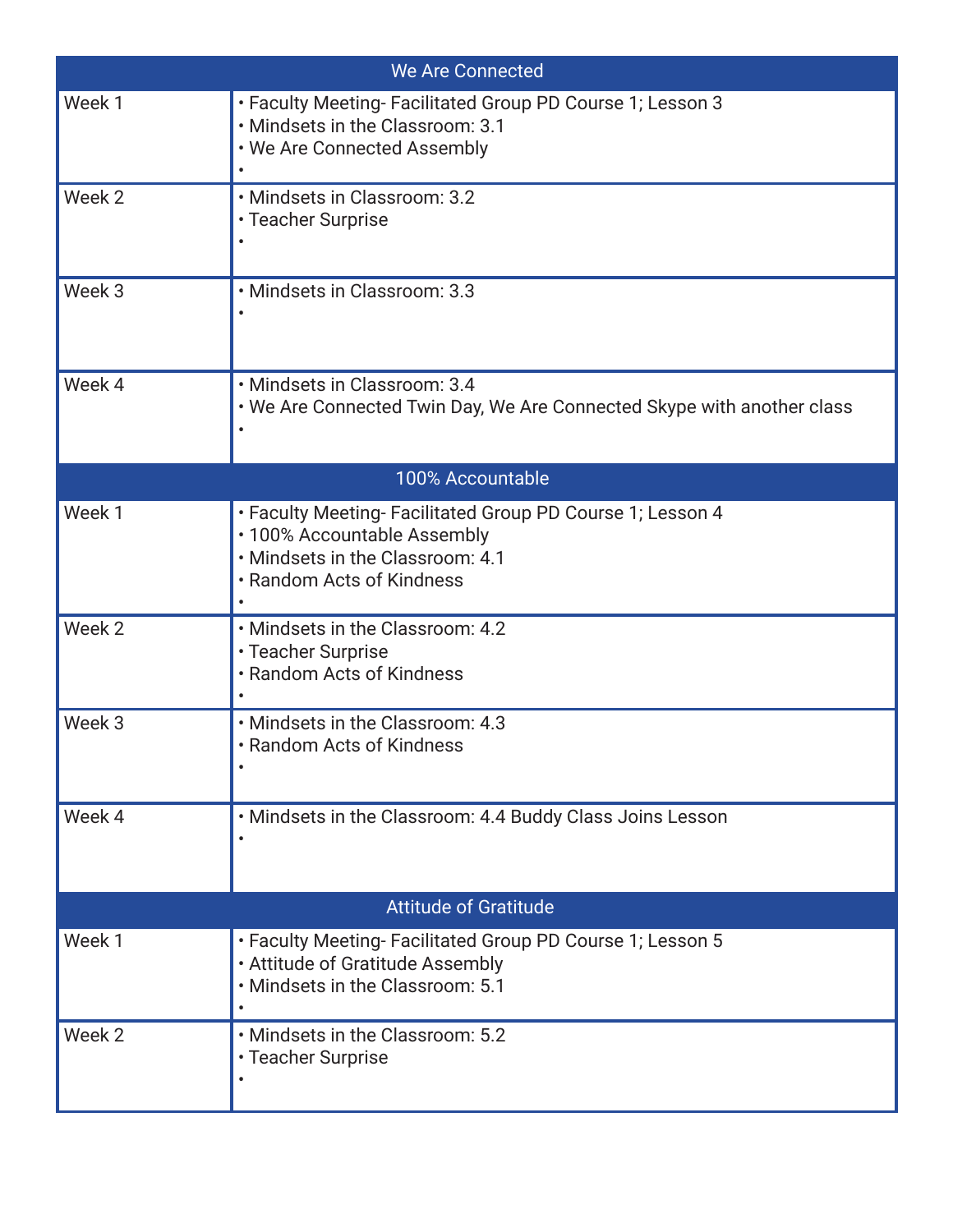| Week 3          | · Mindsets in Classroom: 5.3<br>• 7 Mindsets Family Night                                                                                                     |  |
|-----------------|---------------------------------------------------------------------------------------------------------------------------------------------------------------|--|
| Week 4          | • Mindsets in Classroom: 5.4 Buddy Class Joins Lesson                                                                                                         |  |
|                 | Live to Give                                                                                                                                                  |  |
| Week 1          | • Faculty Meeting- Facilitated Group PD Course 1; Lesson 6<br>• Live to Give Assembly<br>· Mindsets in the Classroom: 6.1<br>• Community Live to Give Project |  |
| Week 2          | . Mindsets in the Classroom: 6.2<br>• Community Live to Give Project                                                                                          |  |
| Week 3          | . Mindsets in the Classroom: 6.3<br>• Community Live to Give Project                                                                                          |  |
| Week 4          | . Mindsets in the Classroom: 6.4 Buddy Class Joins Lesson<br>• Teacher Surprise                                                                               |  |
| The Time is Now |                                                                                                                                                               |  |
| Week 1          | • Faculty Meeting- Facilitated Group PD Course 1; Lesson 7<br>• The Time is Now Assembly<br>. Mindsets in the Classroom: 7.1                                  |  |
| Week 2          | . Mindsets in the Classroom: 7.2<br>• Teacher Surprise                                                                                                        |  |
| Week 3          | . Mindsets in the Classroom 7.3                                                                                                                               |  |
| Week 4          | . Mindsets in the Classroom: 7.4 Buddy Class Joins Lesson                                                                                                     |  |